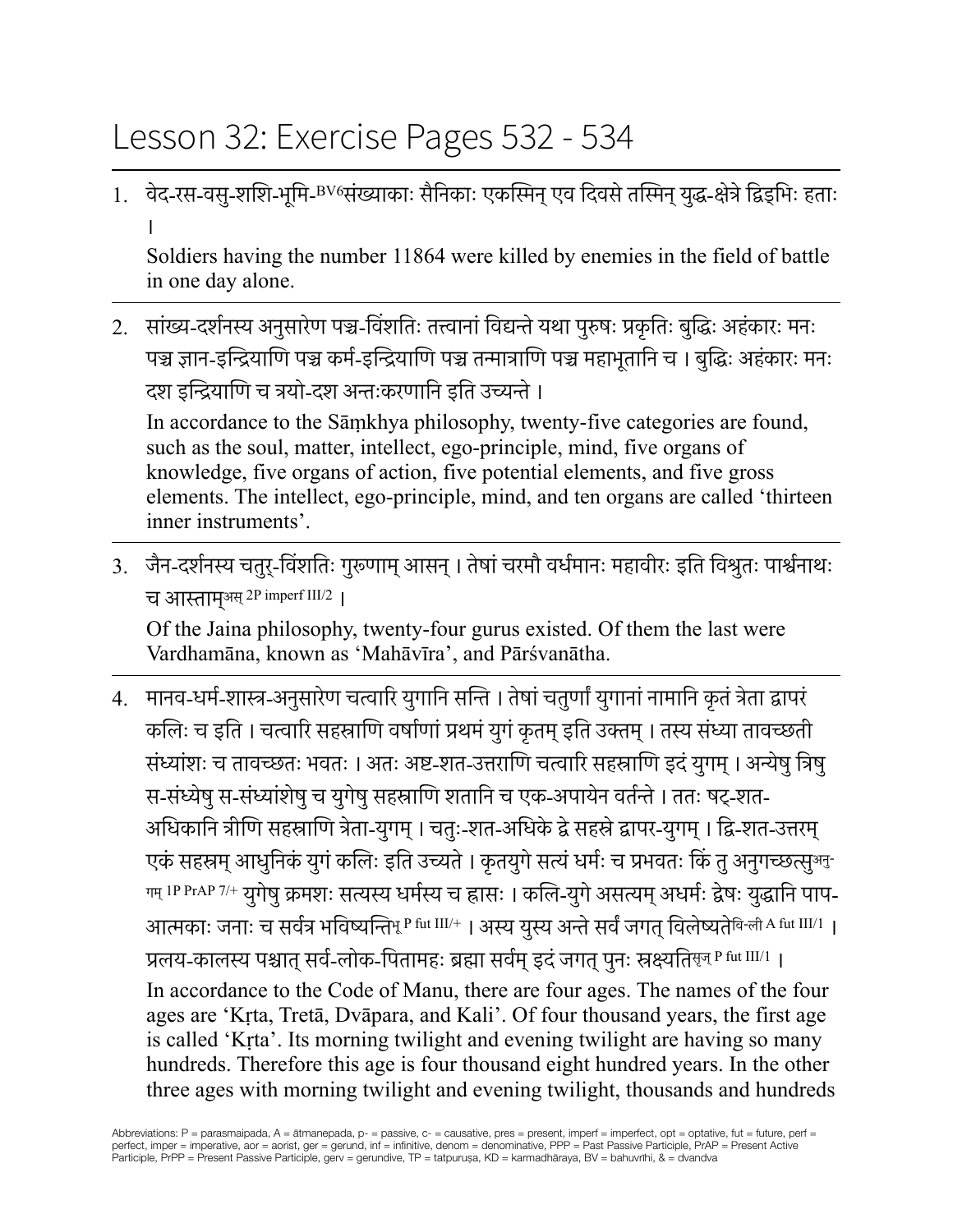exist with one loss. Therefore the Tretā age is 3600. The Dvāpara age is 2400. The current age 1200 years is called 'Kali'. In the Kṛta age, truth and righteousness prevail, but in the following ages, in order there is loss of truth and righteousness. In the Kali age there will be untruth, unrighteousness, hatred, wars, and people having the nature of sin everywhere. At the end of this age, all the universe will be dissolved. After the time of dissolution, the grandsire of all the worlds Brahmā will again create all this universe.

- 5. ) परमः स्वर्गः क्व अस्ति इति त्रिः चतुः वा पुत्रेण पृष्टः पिता तव हृदये विद्यते इति प्रत्यभाषत । Asked three or four times by the son, "Where is the supreme heaven?" the father replied, "It is found in your heart."
- 6. यदा गुरुः अध्यायं वदति तदा शिष्यः अक्षरशः पठति । When the teacher speaks a lesson, then the student reads it syllable by syllable.
- 7. मूर्खः अविद्यायाः कृष्ण-मेघ-आवृत-<sup>BV6</sup>मनाः शतकृत्वः सहस्रकृत्वः एव वा अध्यायं श्रुत्वा अपि न किंचिद् अवगच्छति । निपुणः तु सकृत् एव श्रुत्वा सर्वं सर्वशः जानातिज्ञा 9P pres III/1 ।

A fool, having a mind covered by the black cloud of ignorance, even having heard a lesson a hundred times or a thousand times indeed, understands nothing. But a clever person, having heard it just once, understands everything completely.

8. काश्चिद् महादेव-प्रतिमाः द्वादशभिः भुजैः काश्चिद् तु चतुर्भिः भुजैः अन्याः द्वाभ्याम् एव समुपेताः भविन ।

Some images of the great god are provided with twelve arms, but some with four arms, others with only two.

9. आकाशे मेघ-गणान् आगतान् दृष्ट्रा हंसाः जलाशये पञ्चशः प्लवमानाःप्लु IA PrAP 1/+ मानस-सरोवरं सतरंसंपिततुम्उपचकिमरेउप-कम् A perf III/+ ।

Having seen groups of clouds come in the sky, haṃsas swimming in fives in the lake quickly began to fly together to Lake Mānasa.

10. तस्मिन् अण्डे भगवान् सर्व-लोक-पितामहः परिवत्सरम् उषित्वा स्वयम् एव आत्मनः ध्यानात् द्विधा अकरोत् । ताभ्यां शकलाभ्यां दिवं $^{2/1}$  च भूमिं च निर्ममेनिस्-मा A perf III/1 ।

Having stayed a full year in that egg, the blessed grandsire of all the worlds made himself into two due to meditation of himself. With those two pieces he made the heaven and the earth.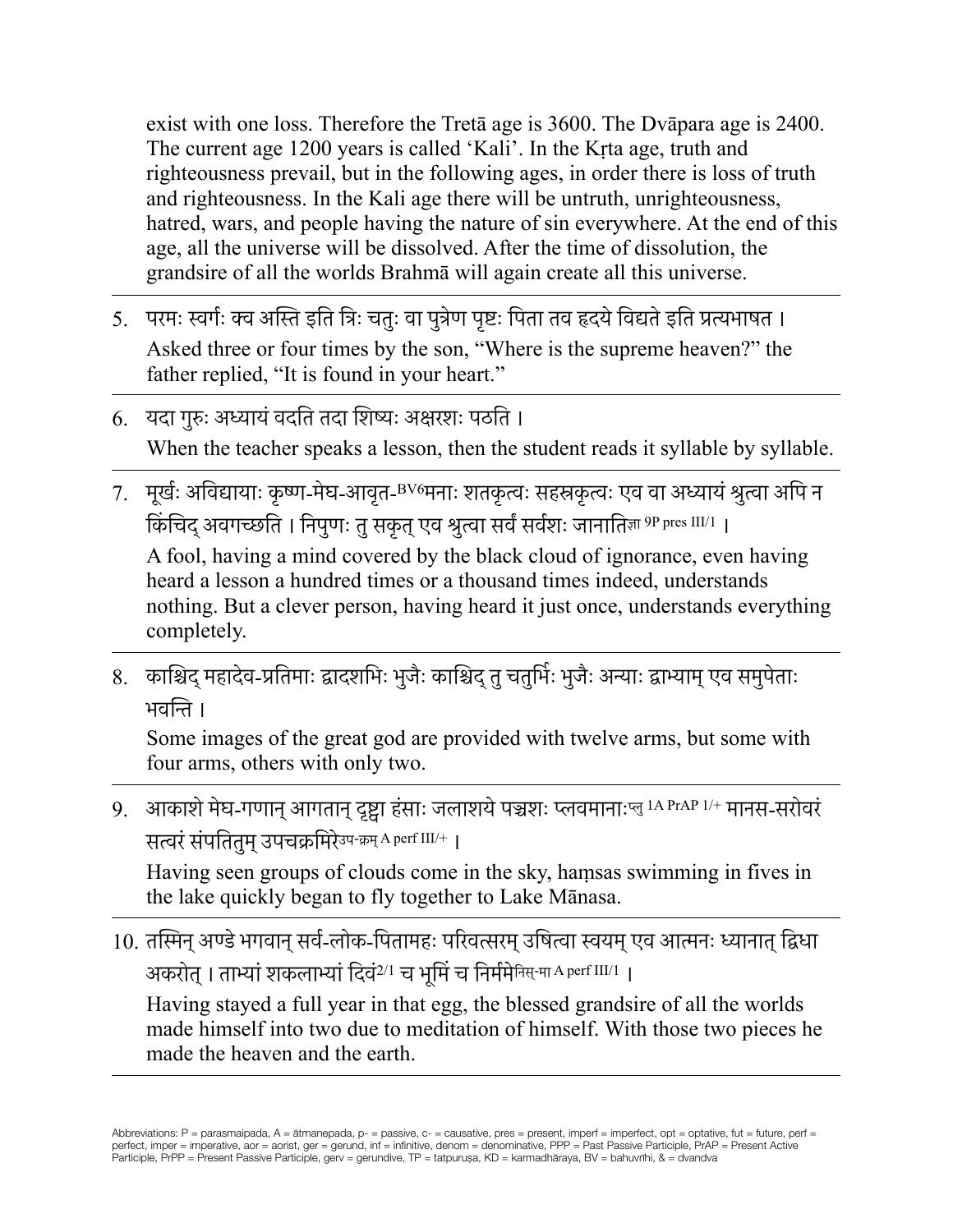- $11$ . प्रलय-काले सर्वेषां लोकानां स्रष्टा<sup>1/1</sup> ब्रह्मा चतुर्भिः शिरोभिः अष्टभिः कर्णैः च संयुक्तः अनन्तशेष-महासर्प-शय्यायां शयानस्य<sup>क्षी 2A PrAP 6/1</sup> विष्णोः नाभेः<sup>5/1</sup> निर्गतस्य पंकजस्य उपरि निषीदति । At the time of dissolution, the creator of all the worlds Brahmā, provided with four heads and eight ears, sits on top of a lotus gone out from the navel of Viṣṇu, lying on the bed of the great serpent Anantaśeṣa.
- 12. कश्चिद् ब्राह्मणः ग्राम-अन्तरात् यज्ञ-छागम् उपक्रीय मार्गे गच्छन्गम् <sup>1P PrAP 1/1</sup> धूर्त-त्रयेण अवलोिकतः ।

A certain brāhmaṇa, having bought a sacrificial goat from another village, going on the road, was seen by a triad of rogues.

13. यथा कश्चिद सरितः<sup>6/1</sup> बुध्नं द्रष्टुं न शक्नोति यदि जलं वायुना प्रमथितं पंकेन पूर्णं वा भवति तथा एव यदि चित्तम् अशुचिभिः पापैः च दुष्टं तर्हि योगः लब्धुं तेन नरेण न शक्यते । योगं प्राप्तुम् अष्टौ योग-अंगानि आचरितव्यानि । प्रथमम् अंगं यमः द्वितीयं नियमः तृतीयम् आसनं चतुर्थं प्राण-आयामः पञ्चमं प्रत्याहारः षष्ठं धारणा सप्तमं ध्यानम् अष्टमं समाधिः इति एवं योग-मार्गः अष्टधा विभज्यतेबि-भज् p-pres III/1 ।

Just as someone is not able to see the bottom of a river if the water is agitated by the wind or if it is filled with mud, in the very same way if the mind is spoiled with impurities and sins, then yoga cannot be gained by that person. To gain yoga, the eight limbs of yoga are to be practiced. The first limb is restraint, the second is cultivation, the third is posture, the fourth is regulation of breath, the fifth is retraction, the sixth is attention, the seventh is meditation, the eighth is concentration — thus the path of yoga is divided eight-fold.

15. विक्रम-संवत् वेद-अभ-अनुष्टभु-सोम-वर्षे आषाढ-कृष्ण-पक्षे पञ्चम्याम् अंगारक-वासरे इदं पुस्तकं िलिखतम्।

In the year 1804 of the Vikrama era, in the dark fortnight of Aṣāḍha, on the fifth, on Tuesday, this book was written.

16. इयं कृतिः विक्रम-संवत् इन्दु-वायु-दिग्गज-भूमि-वर्षे मार्गशीर्ष-शुक्ल-पक्षे नवम्यां चन्द्र-वासरे देवशर्मणा लिखिता ।

This work was written by Deva-Śarma in the year 1851 of the Vikrama era, in the bright fortnight of Mārgaśīrṣa, on the ninth, on Monday.

## 17. संवत् रन्ध्र-पुर-इषु-भुमि-वर्षे चैत्र-शुदि प्रथमायां सोम-वारे लिखितम् इदम् ॥ शुभं भवतु ॥ मंगलम् अस्तु ॥

In the year 1539 of the (Vikrama) era, in the bright fortnight of Caitra, on the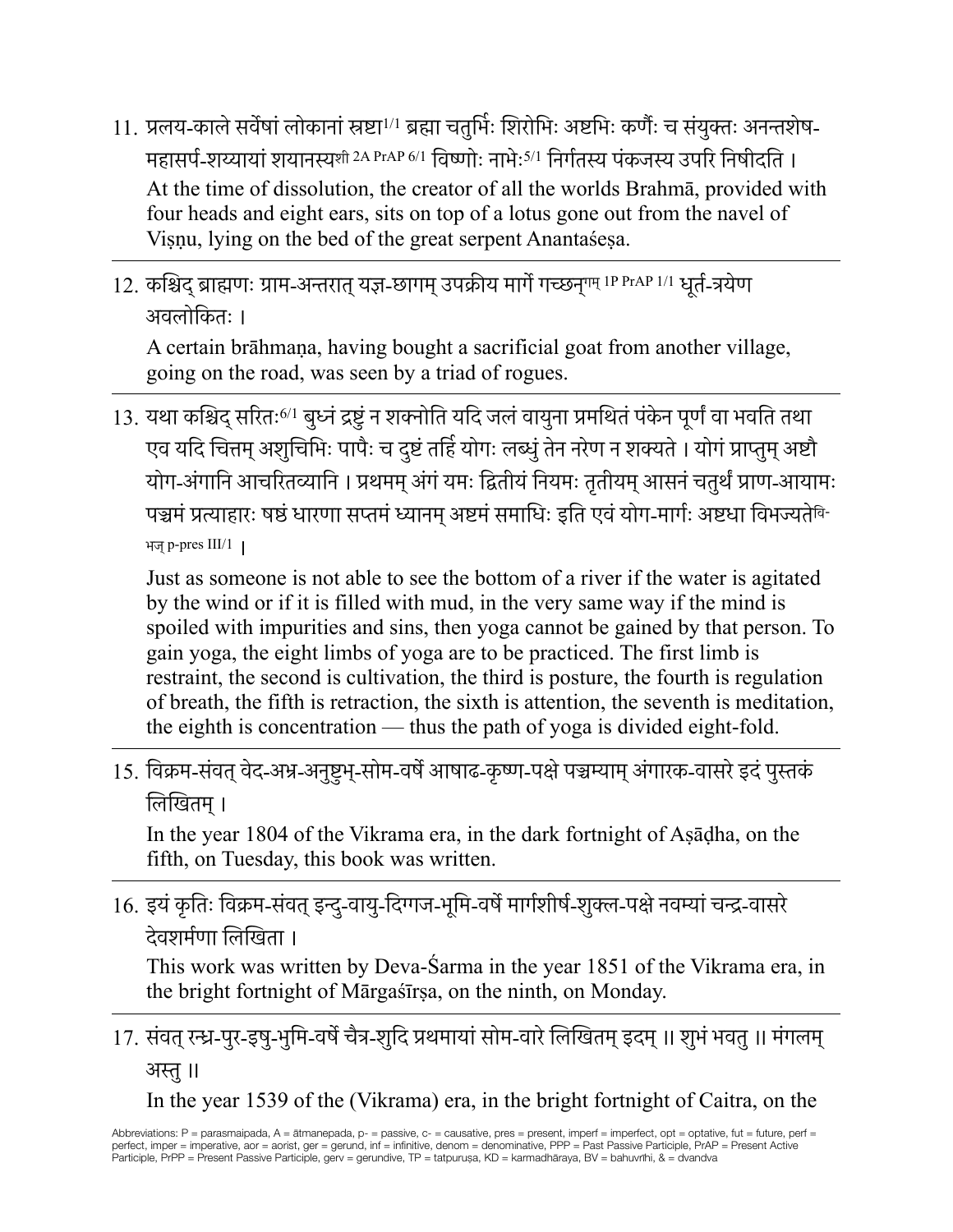first, on Monday, this was written. May there be good fortune. May there be welfare.

- 18. संवत् १६५८ वर्षे ज्यैष्ठ-मास-वदि तृतीयायां तिथौ भृगु-वासरे ॥ कल्याणम् अस्तु ॥ In the year 1658 of the (Vikrama) era, in dark fortnight of the month Jyeṣṭha, on the third lunar day on Friday. May there be good fortune.
- 19. संवत् १७४२ शके १६०९ पौष-शुद्धे एकादश्यां शनौ विश्वनाथेन लिखितः ग्रन्थः स्वार्थं परार्थं च ॥ शुभं भवतु ॥ लेखक-पाठकयोः श्रीः अस्तु ॥

The year 1742 of the (Vikrama) era, 1609 of the Śaka era, in the bright fortnight of Pauṣa, on the eleventh, on Saturday, the book was written by Viśvanātha for himself and for others. May there be good fortune. May there be prosperity for the writer and reader.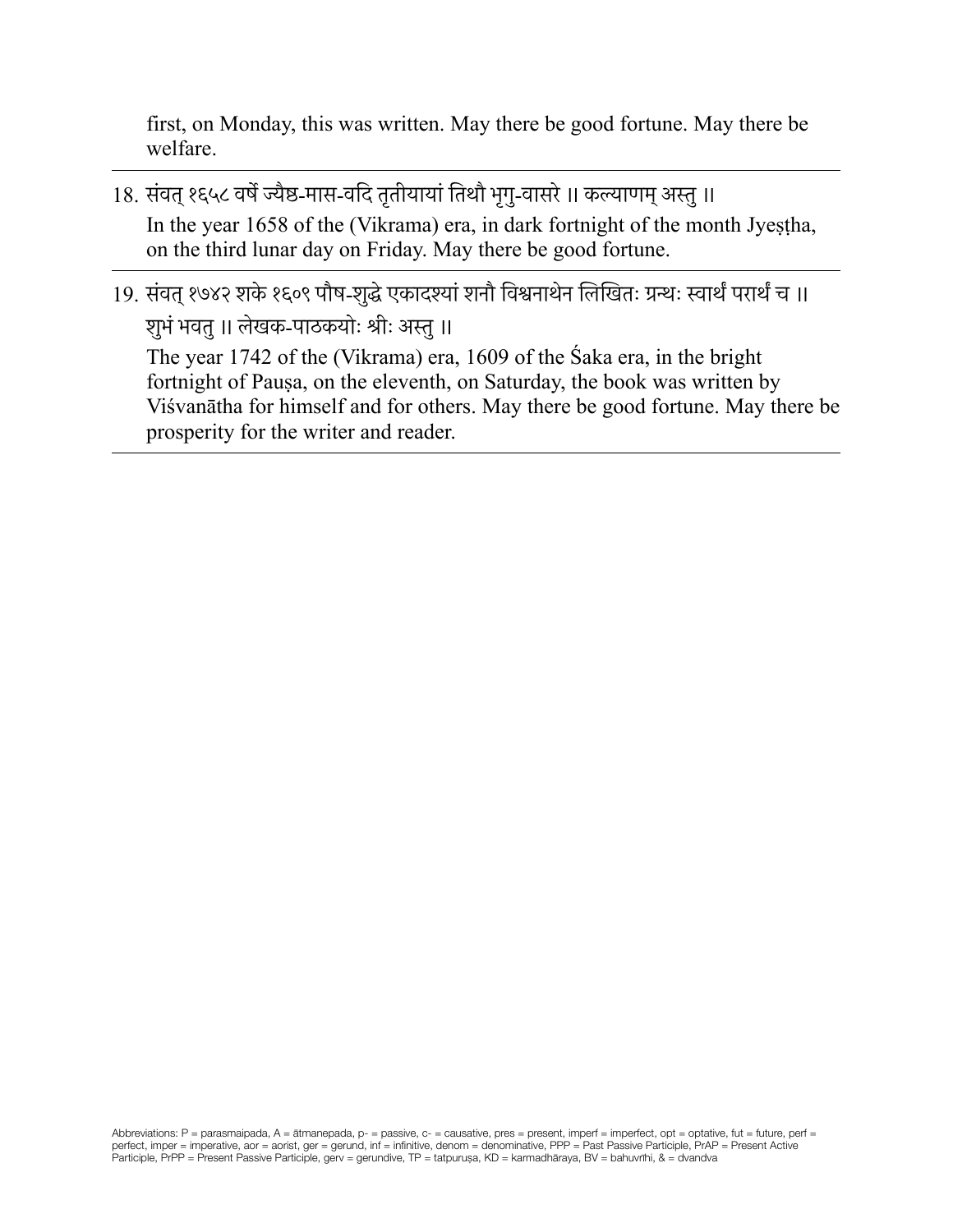## Lesson 32: Bhagavad Gītā Pages 542 - 543

38. अर्जुनः उवाच । त्वम् आदि-देवः पुरुषः पुराणः, त्वम् अस्य विश्वस्य परंं निधानम् । वेत्ता वेद्यं च परं च धाम $^{1/1}$  असि, विश्वम् त्वया ततम् अनन्तरुप ।

Arjuna said: You are the god of the beginning, the ancient soul, you are the foundation of this universe. You are the knower and that which is to be known, and the supreme abode, the universe is pervaded by you, O one whose form is endless.

39. त्वं वायुः यमः अग्निः वरुणः शशांकः प्रजापतिः प्रपितामहः च । नमः नमः ते सहस्रकत्वः अस्तु, नमः नमः ते पनः च भूयः अपि ।

You are Vāyu, Yama, Agni, Varuṇa, the Moon, Prajāpati, and the great grandsire. May there be homage to you a thousand times, homage to you again and even again.

40. नमः ते पुरस्तात् अथ पृष्ठतः नमः अस्तु सर्वतः एव सर्व । त्वं अनन्त-वीर्य-अमित-विक्रमः सर्वं समाप्नोषि ततः सर्वः असि ।

May there be homage to you in front, then behind, on all sides, O All. You are one with infinite strength and unmeasured prowess, you pervade all therefore you are All.

43. त्वम् अस्य चर-अचरस्य लोकस्य पिता असि, पूज्यः च गरीयान् गुरुः । त्वत्-समः न अस्ति, अभ्यधिकः अन्यः कुतः लोक-त्रये अपि, अप्रतिम-प्रभाव ।

You are the father of this world, the moving and unmoving, and you are venerable, the most venerable guru. There is none equal to you, where is another superior in even the triad of worlds, O one with unmatched power.

44. तस्मात् प्रणम्य कायं प्रणिधाय त्वाम् ईड्यम् ईशं अहं प्रसादये । पिता इव पुत्रस्य, सखा इव सख्युः<sup>6/1</sup>, प्रियः प्रियायाः सोढुम्<sup>सह् inf</sup> अर्हसि, देव ।

Therefore having bowed down, having put down my body, I ask the grace of you, the lord worthy of praise. As a father of a son, as a friend of a friend, as a husband of a wife, please be tolerant, O god.

45. अदृष्ट-पूर्वं दृष्ट्वा हृषितः अस्मि, मे मनः च भयेन प्रव्यथितम् । तद् एव रूपं मे दर्शय, प्रसीद, देव देवेश जगत्-िनवास ।

Having seen what was unseen before, I am horripilated, and my mind is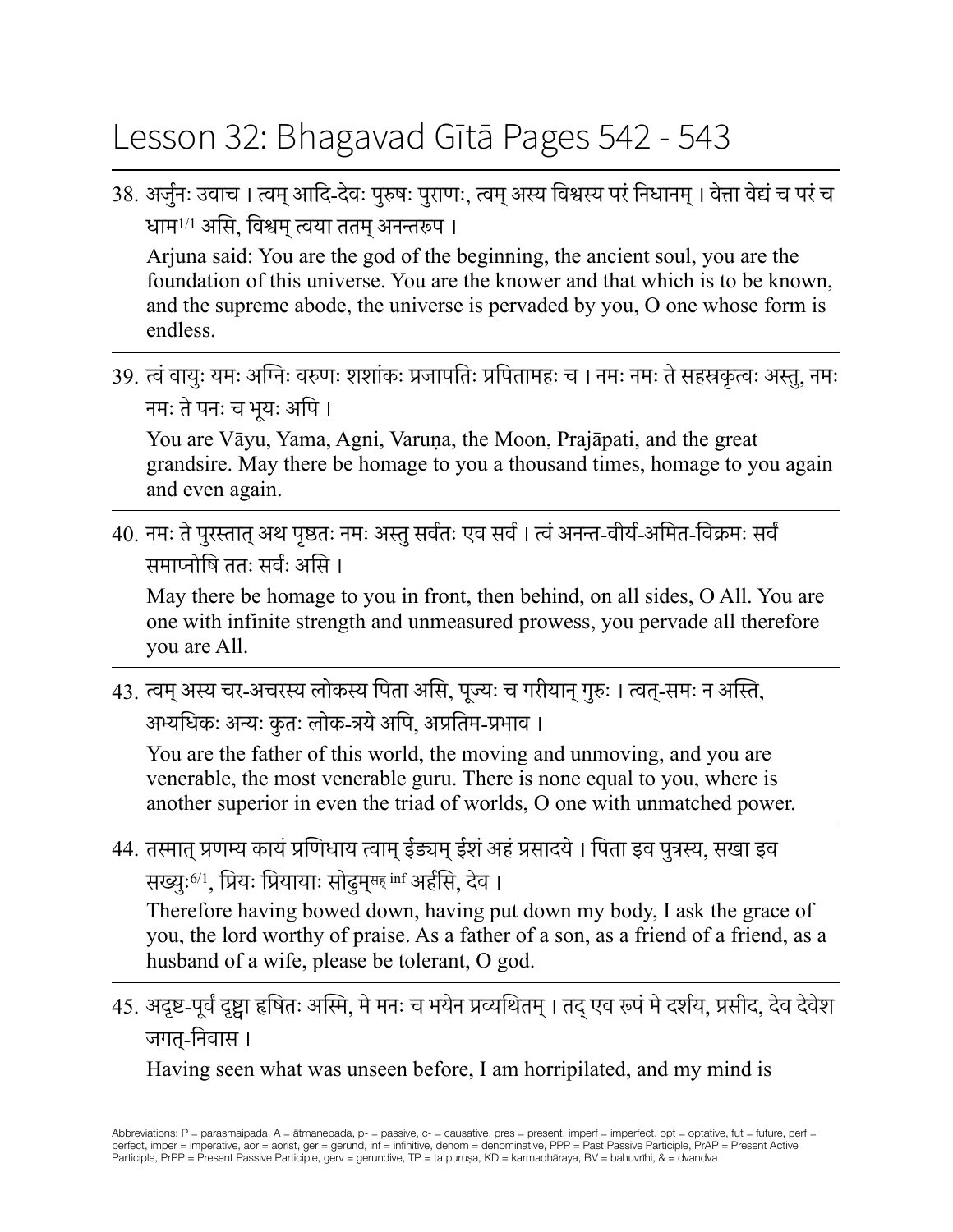disturbed by fear. Show me that very form, be gracious, O god, lord of gods, abode of the universe.

## 46. त्वाम् तथा एव किरीटिनं गदिनं चक्र-हस्तं द्रष्टुम् अहम् इच्छामि । तेन एव चतुर्भुजेन रूपेण भव सहस्र-बाहो िवश-मूते।

I wish to see you in that very way, possessing a diadem, possessing a cudgel, having a hand with a discus. Be with that very form having four arms, O one with a thousand arms, O one with the form of the universe.

47. श्रीभगवान् उवाच । अर्जुन, इदं परं रूपम् प्रसन्नेन मया आत्म-योगात् तव दर्शितम्, तेजोमयं विश्वम् अनन्तम् आद्यं मे यद् त्वद-अन्येन न दृष्ट-पूर्वम् ।

The blessed one said: O Arjuna, this supreme form was shown to you by me, pleased, due to my own discipline, full of radiance, universal, infinite, being at the beginning, which of me has not been seen before by another than you.

48. न वेद-यज्ञ-अध्ययनैः न दानेन न च क्रियाभिः उग्रैः तपोभिः त्वद-अन्येन नृ-लोके अहम् एवं-<sup>BV6</sup>रूपः द्रष्टुं शक्यः, कुरु-प्रवीर ।

Neither by the Veda or sacrifices or study, nor by charity, nor by ceremonies or severe austerities, am I able to be seen having such a form in this world of men by another than you, O prince of the Kurus.

49. मम इदम् ईदृक् घोरं रूपं दृष्ट्वा ते व्यथा मा (अस्तु), विमूढ-भावः च मा (अस्तु) । त्वं व्यपेत-<sup>BV5</sup>भीः प्रीत-<sup>BV6</sup>मनाः तद् एव मे इदं रूपं पुनः प्रपश्य ।

Having seen this my dreadful form of this sort, let there not be perturbation on your part, let there not be bewilderment. May you, from whom fear is vanished, whose mind is pleased, again see that my very same form.

50. सञ्जयः उवाच । इति वासुदेवः अर्जुनं तथा उक्त्वा स्वकं रूपं भयः दर्शयामास । महात्मा च सौम्य-वपुः पुनः भूत्वा भीतम् एनम् आश्वासयामास ।

Sañjaya said: The descendant of Vasudeva having thus told Arjuna, showed his own form again. And the great soul having become one with an agreeable form again, comforted him afraid.

51. अर्जुनः उवाच । जनार्दन, त्व इदं मानुषं सौम्यं रूपं दृष्ट्वा इदानीं सचेताः संवृत्तः प्रकृतिं गतः अस्मि । Arjuna said: O Janārdana, having seen this your human agreeable form, now I am become conscious and gone to an ordinary condition.